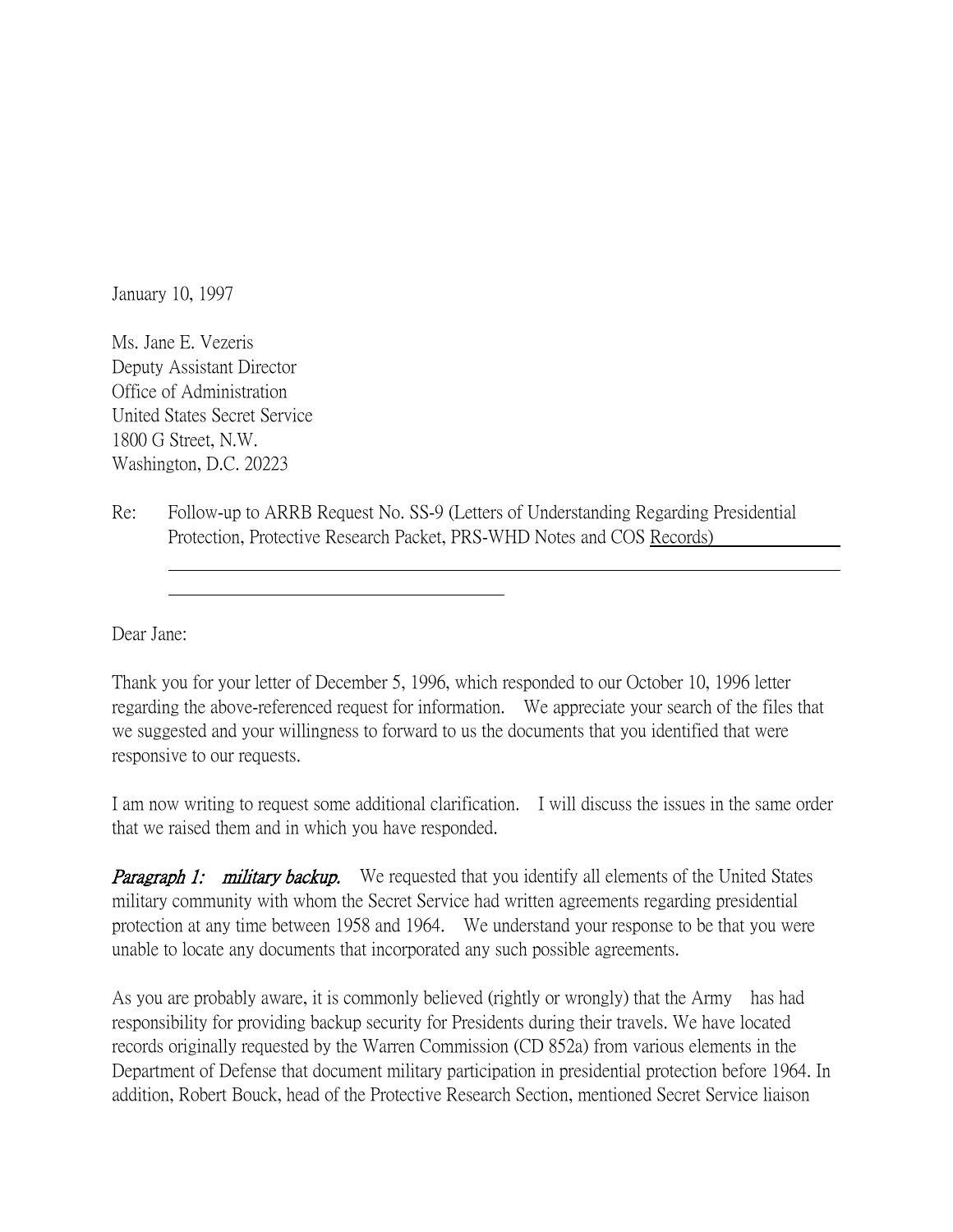Ms. Jane E. Vezeris January 9, 1997 Page 2

"with the several military services" in his testimony before the Warren Commission (vol. 4, p. 304). We understand that the Secret Service received support from military entities when the President traveled abroad and from the White House Communications Agency whenever the President left the White House. With regard to the President's domestic travel, and specifically President Kennedy's trip to Texas in November 1963, we are enclosing a page from the protective survey dated November ---, 1963, which documents military personnel on a railroad bridge under which the President's car passed in San Antonio. We have also enclosed a statement from ONI that indicates a Naval security presence when President Kennedy visited Cape Canaveral in November, 1963. We are including these documents, along with some additional examples from CD 852a, with this letter because they suggest that military participation in Secret Service protection of the President was not unusual. We are now requesting that you document your liaison with various military entities in the 1959- 1964 period, from the Secret Service perspective.

It has been specifically alleged that there was an order for the military to "stand down" from the standard practice of participation in presidential protection during President Kennedy's trip to Dallas in November, 1963. We would like to determine whether this was true. Although we accept your representation that you were unable to find any documents incorporating such agreements, we nevertheless request that the Secret Service clearly state whether or not there were any agreements with any component of the military to provide security assistance to the Secret Service. Hence, we renew our request that the Secret Service "[i]dentify all elements of the United States military community . . . with whom the Secret Service had a written agreement regarding presidential protection . . . ."

Paragraph 2: PRS and White House Detail records from November, 1963. We understand that you were unable to locate any additional records in response to this request. The types of records in which we are interested are suggested by the enclosed memo by Robert Bouck dated December 3, 1963. We ask that you consider, with this new information, whether any more searches might be reasonable. In order to provide some additional suggestions for your consideration, we request that you search the following files: MNO-85-0008: Box 235, 125.31; Box 237, 600.42 (Dallas, Houston, Austin); Box 238, 600.42(U.S.S.S. Field); Box 240, 602.110 (Austin, Dallas, Houston); Box 251, 619.0 and 650.0; Box 16, 207.1; Box 230, 120.0; Box 236, 600.0; Box 239, 601.0; and Box 252.

**Paragraph 3:** COS Records. Since sending our original request to you regarding the meaning of "COS," we have located the enclosed HSCA interview with Assistant Special Agent Maurice Martineau (Chicago), which refers to "COS" material in 1963. Does this document affect your prior response? In addition, would you please examine files from Chief Rowley's office where Agent